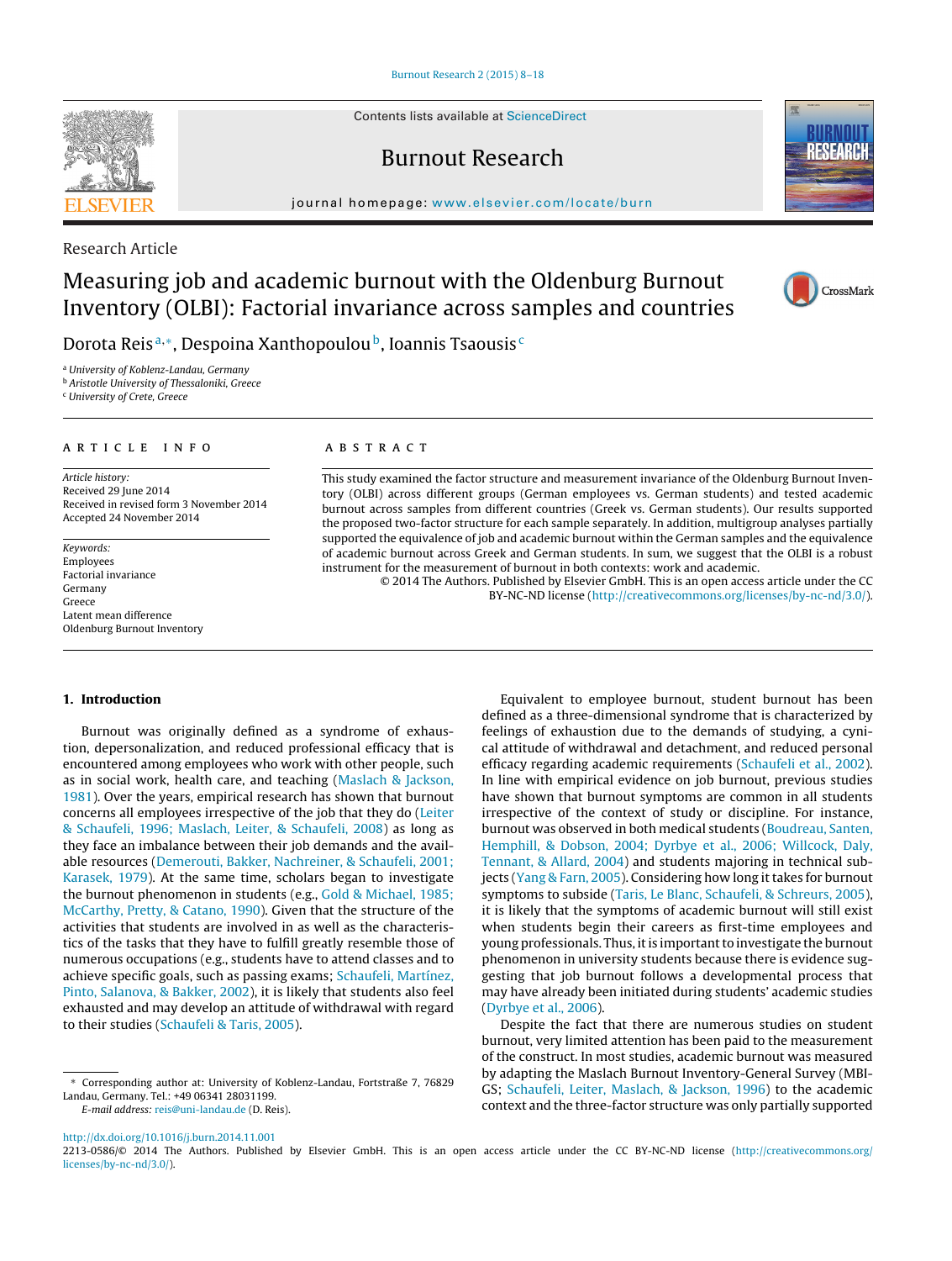in student samples (MBI-SS; [Schaufeli](#page--1-0) et [al.,](#page--1-0) [2002\).](#page--1-0) A major drawback of this approach is that it was automatically assumed that the concept of burnout was equivalent across employees and students. In other words, it has been taken for granted that employees and students refer to the same experiences when evaluating job and academic burnout, respectively. However, no empirical evidence has supported this assumption so far. Hence, it is important to determine whether the concept of burnout is equivalent for students and employees.

Furthermore, some scholars have criticized the psychometric qualities of the MBI-GS ([Schaufeli](#page--1-0) et [al.,](#page--1-0) [1996\)](#page--1-0) by emphasizing that it measures only affective exhaustion, that it includes the subdimension of professional efficacy, and that the wording of its items is one-directional [\(Halbesleben](#page--1-0) [&](#page--1-0) [Demerouti,](#page--1-0) [2005\).](#page--1-0) On the basis of this criticism, we decided to use an alternative instrument to measure the concept of burnout: the Oldenburg Burnout Inventory (OLBI; [Demerouti,](#page--1-0) [Bakker,](#page--1-0) [Vardakou,](#page--1-0) [&](#page--1-0) [Kantas,](#page--1-0) [2003\),](#page--1-0) which was initially developed to overcome most of the limitations of the MBI-GS [\(Demerouti](#page--1-0) [&](#page--1-0) [Nachreiner,](#page--1-0) [1998;](#page--1-0) [Demerouti](#page--1-0) et [al.,](#page--1-0) [2001\).](#page--1-0) With this study, we examine the factor structure of the student version of the OLBI (OLBI-S) in a sample of German students. Second, we evaluate the equivalence of this instrument across German students and employees. Third, we test the ecological validity of the OLBI-S by investigating its invariance across German and Greek students and look for latent mean differences between these two samples.

#### 1.1. Burnout: definition and measurement

Many scholars (e.g., [Kristensen,](#page--1-0) [Borritz,](#page--1-0) [Villadsen,](#page--1-0) [&](#page--1-0) [Christensen,](#page--1-0) [2005;](#page--1-0) [Shirom](#page--1-0) [&](#page--1-0) [Melamed,](#page--1-0) [2006\)](#page--1-0) have commented that the current research on the construct of burnout and its history, development, and measurement are strongly related to the Maslach Burnout Inventory (MBI; [Maslach,](#page--1-0) [Jackson,](#page--1-0) [&](#page--1-0) [Leiter,](#page--1-0) [1996\)](#page--1-0) and its different versions (e.g., MBI-GS; [Schaufeli](#page--1-0) et [al.,](#page--1-0) [1996\).](#page--1-0) Accordingly, burnout is defined and measured as a work-related syndrome that is characterized by emotional exhaustion (i.e., a state of energy draining), cynicism (i.e., a sense of disengagement and gradual loss of concern about the contents or the recipients of one's work), and reduced professional efficacy (i.e., feelings of incompetence) that individuals experience in relation to their work. As a matter of fact, the MBI is considered the gold standard for measuring burnout ([Schaufeli](#page--1-0) [&](#page--1-0) [Taris,](#page--1-0) [2005\)](#page--1-0) given that it is used in over 90% of the studies on the syndrome [\(Shirom](#page--1-0) [&](#page--1-0) [Melamed,](#page--1-0) [2006\).](#page--1-0) Consequently, this close link between theory and measurement has resulted in "ignoring all other conceptual approaches to burnout" ([Shirom](#page--1-0) [&](#page--1-0) [Melamed,](#page--1-0) [2006,](#page--1-0) p. 177) and in hindering the investigation of unsolved issues, such as the conceptualization of the underlying phenomenon and the development of an overarching theory of burnout [\(Shirom,](#page--1-0) [2005\).](#page--1-0)

Furthermore, the MBI exhibits several weak points both at the theoretical and atthe psychometric level. Some authors have noted that the two subscales of the MBI (i.e., exhaustion and cynicism) are completely negatively worded, whereas the third subscale (personal accomplishment) is only positively worded ([Demerouti](#page--1-0) et [al.,](#page--1-0) [2001\).](#page--1-0) Although the correlations between the two other burnout dimensions and personal accomplishment increase when the latter is assessed with negatively worded items ([Schaufeli](#page--1-0) [&](#page--1-0) [Salanova,](#page--1-0) [2007\),](#page--1-0) some have argued that the wording has led to an artificial clustering of the subfactors ([Halbesleben](#page--1-0) [&](#page--1-0) [Demerouti,](#page--1-0) [2005\).](#page--1-0) For instance, an extensive review of 45 factor analytic studies on the MBI demonstrated that besides the original three-factor solution, empirical data have also supported alternative models (i.e., two-, four-, or five-factor solutions and models with a higher order factor; [Worley,](#page--1-0) [Vassar,](#page--1-0) [Wheeler,](#page--1-0) [&](#page--1-0) [Barnes,](#page--1-0) [2008\).](#page--1-0) In addition, previous findings have indicated that exhaustion and cynicism might be considered the core symptoms of burnout, whereas personal accomplishment might instead be interpreted as an antecedent or as a consequence of burnout ([Taris](#page--1-0) et [al.,](#page--1-0) [2005\).](#page--1-0)

To resolve these issues, [Kristensen](#page--1-0) et [al.](#page--1-0) [\(2005\)](#page--1-0) developed the Copenhagen Burnout Inventory (CBI). However, this measure minimizes burnout to only one dimension (i.e., physical and mental fatigue/exhaustion) and differentiates only between personal, work-related, and client-related exhaustion. Similarly, [Shirom](#page--1-0) [and](#page--1-0) [Melamed](#page--1-0) [\(2006\),](#page--1-0) building on Hobfoll's Conservation of Resources Theory (COR; [Hobfoll,](#page--1-0) [1998,](#page--1-0) [1989\),](#page--1-0) developed the Shirom-Melamed Burnout Measure (SMBM; [Shirom](#page--1-0) [&](#page--1-0) [Melamed,](#page--1-0) [2006\)](#page--1-0) to assess burnout as the depletion of energetic resources. Nevertheless, the reduction of burnout to a unidimensional construct has been strongly discouraged by several researchers (e.g., [Maslach,](#page--1-0) [Schaufeli,](#page--1-0) [&](#page--1-0) [Leiter,](#page--1-0) [2001;](#page--1-0) [Maslach](#page--1-0) et [al.,](#page--1-0) [2008;](#page--1-0) [Schaufeli](#page--1-0) [&](#page--1-0) [Taris,](#page--1-0) [2005\)](#page--1-0) because the second aspect of withdrawal and detachment appears essential for differentiating burnout from chronic fatigue ([Huibers](#page--1-0) et [al.,](#page--1-0) [2003;](#page--1-0) [Leone,](#page--1-0) [Huibers,](#page--1-0) [Knottnerus,](#page--1-0) [&](#page--1-0) [Kant,](#page--1-0) [2008\).](#page--1-0)

An alternative instrument that was proposed to address the content-related and methodological disadvantages of the above-mentioned measures of burnout is the Oldenburg Burnout Inventory (OLBI; [Demerouti](#page--1-0) [&](#page--1-0) [Nachreiner,](#page--1-0) [1998;](#page--1-0) [Demerouti](#page--1-0) et [al.,](#page--1-0) [2003\).](#page--1-0) In this scale, burnout is operationalized by means of (physical, affective, and cognitive) exhaustion and disengagement, whereas personal accomplishment is excluded. Specifically, the OLBI consists of 16 positively and negatively formulated items that are used to evaluate the two dimensions of burnout. These positive and negatively framed items reflect the theoretical assumption that the two main dimensions of burnout can be interpreted in terms of a continuum that ranges from disengagement to dedication (i.e., the identification continuum) and a continuum that ranges from exhaustion to vigor (i.e., the energy continuum). These two dimensions are supported by the fact that exhaustion and disengagement do not share the same antecedents [\(Demerouti](#page--1-0) et [al.,](#page--1-0) [2001;](#page--1-0) [Demerouti,](#page--1-0) [Mostert,](#page--1-0) [&](#page--1-0) [Bakker,](#page--1-0) [2010\).](#page--1-0) Furthermore, the OLBI items assess cognitive and physical components of exhaustion in addition to the affective component included in the MBI. Finally, the OLBI (just like the MBI-GS; [Schaufeli](#page--1-0) et [al.,](#page--1-0) [1996\)](#page--1-0) is not restricted to human services, but it can be used to measure burnout in all employees, irrespective of their occupation.

Previous studies have demonstrated the convergent validity of the OLBI and the MBI-GS among Greek ([Demerouti](#page--1-0) et [al.,](#page--1-0) [2003\)](#page--1-0) and American [\(Halbesleben](#page--1-0) [&](#page--1-0) [Demerouti,](#page--1-0) [2005\)](#page--1-0) employees. Furthermore, [Halbesleben](#page--1-0) [\(2010\)](#page--1-0) reported time stabilities of the OLBI dimensions ranging from  $r = .45$  to  $r = .68$ . The reliability of the exhaustion subscale has been found to range from  $\alpha$  = .74 to  $\alpha$  = .85, and the reliability of the disengagement subscale from .73 to .85 across studies ([Demerouti](#page--1-0) [&](#page--1-0) [Bakker,](#page--1-0) [2008;](#page--1-0) [Demerouti](#page--1-0) et [al.,](#page--1-0) [2003;](#page--1-0) [Halbesleben](#page--1-0) [&](#page--1-0) [Demerouti,](#page--1-0) [2005;](#page--1-0) [Halbesleben,](#page--1-0) [2010;](#page--1-0) [Sonnentag,](#page--1-0) [Binnewies,](#page--1-0) [&](#page--1-0) [Mojza,](#page--1-0) [2010;](#page--1-0) [Timms,](#page--1-0) [Brough,](#page--1-0) [&](#page--1-0) [Graham,](#page--1-0) [2012\).](#page--1-0) The above-mentioned empirical findings demonstrate that the OLBI is a psychometrically robust instrument that can be used to measure burnout. To add to these previous findings, the goal of the current investigation of its factor structure across different groups (i.e., German employees vs. German students) as well as its equivalence in an academic context (across German and Greek students) is to provide further support for the psychometric justification (i.e., construct and ecological validity) of the measure.

#### 1.2. Academic burnout

One of the advantages of the MBI that explains its broad use is the fact that the instrument is available in several validated versions. Besides the original version, the MBI-HSS, which was addressed to employees who do "people work," and the later developed MBI-GS, which can be used in all kinds of occupations ([Schaufeli](#page--1-0) et [al.,](#page--1-0) [1996\),](#page--1-0)